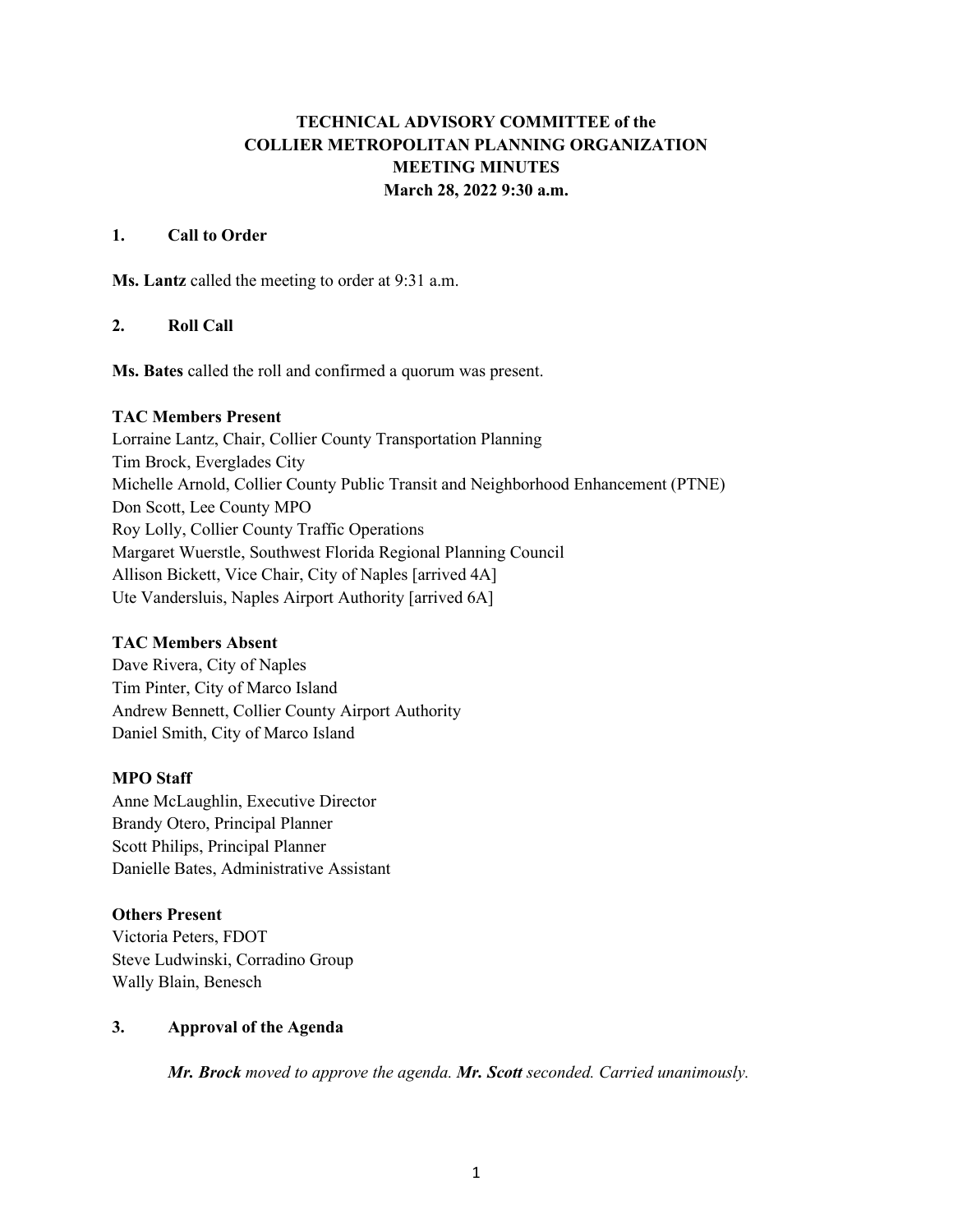### **4. Approval of the March 28, 2022 Meeting Minutes**

*Ms. Arnold moved to approve the March 28, 2022 meeting minutes. Ms. Wuerstle seconded. Carried unanimously.*

### **5. Public Comments for Items not on the Agenda**

None.

## **6. Agency Updates**

## **A. FDOT**

**Mr. Peters:** I've looked over Collier's Unified Planning Work Program (UPWP), Ms. Otero did a great job, it is concise and well organized, and hits all the marks on the checklist. My only comments are things I have to give Brandy, which are new FPN numbers and a new SU fund amount. We finished the joint certification. Every year the FDOT and MPO certify all the statutes, invoices, it's like an audit. Also, I have an update on SR 29 and SR 82. Mr. James Heffelfinger with FDOT works on contracts and the roundabout is almost complete; they have "pork chop" areas left. Ajax Paving is working on turn lanes and cross overs. The traffic is in its final configuration, but it's not at full capacity. They are looking at full capacity in a few weeks pending striping and paving.

### **B. MPO Executive Director**

None.

## **7. Committee Action**

## **7.A. Endorse Congestion Management Process (CMP) 2022 Update**

**Ms. Otero:** Wally Blain with Benesch formerly Tindale Oliver, will present, It is important to note this is a wrap in of the data and goals and objective from the Transportation System Performance Report (TSPR). TAC reviewed scope of services. CMP update was taken to Congestion Management Committee (CMC) and they approved the report. Staff is requesting an endorsement from TAC.

**Mr. Blain:** Presented PowerPoint in agenda packet. More full-service capabilities after acquisition. Didn't do updates to analysis. Next steps – referred to 8-step congestion management framework from FHWA required for MPOs like Collier. 2017 CMP was updated; expanded the former overarching goal of addressing congestion to be multimodal, look at strategies and solutions. Action Plan called for overhauling the process. Reliability of transportation system is key. Traditional focus on volume vs. capacity, but another measure is reliability. If transportation system is reliable, you know how long your drive will take even in rush hour. Also looked at strategies recommended by the Action Plan, how do we evaluate future process, do we have strategies that can be addressed and evaluated. Updated the aesthetics of the document and organized it around the 8-steps. Next steps will create project concept sheets, there are some tools being used now and those may be updated but we don't want this document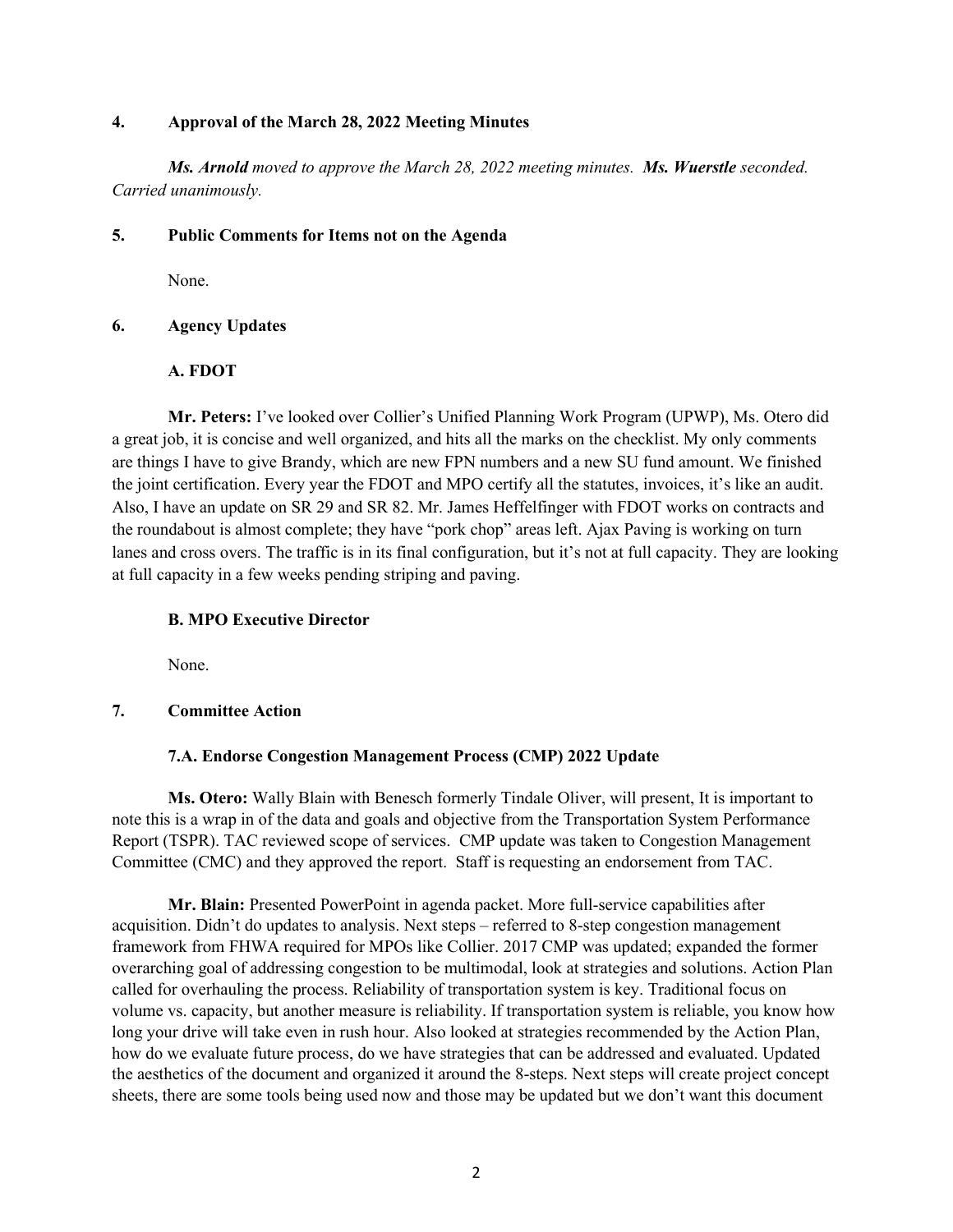to have to be updated all the time. We've presented to the CMC twice now. We are moving forward with preparing the fact sheets. We identified tiers of congested corridors, and we're preparing fact sheets on the 10 corridors. These should help staff and the public know what is needed to reduce congestion. We discussed how the fact sheets should look with CMC in March. We're also looking at a county-wide origin-destination study. Those results will go back to the CMC and then back to you in August. We consolidated some corridors, Immokalee Rd is a long corridor but there are studies happening there now, this will give a framework to address hotspots. The fact sheets with present additional data, trip purposes, specific bottleneck locations, etc. They will be visually appealing and useful. We are asking for an endorsement for the Congestion Management Process Update.

**Ms. Lantz:** The CMC approved it?

**Mr. Blain:** Yes.

**Ms. Lantz:** The reports, is that what's going on today or options for solutions.

**Mr. Blain:** We want to talk about things that will be going forward, items that are part of previous recommendations and look at additional strategies. It is both informational and continuous, next steps.

**Ms. Lantz:** That's important as the MPO calls for projects and funds them.

**Mr. Scott:** We studied one area over a year timeframe to see whether it would show season or school seasons. There were some trip length data to zoom in on. When you stack it up and see how many trips are less than half a mile, it is discouraging.

**Mr. Blain:** So much we discuss is volume, if I go to the grocery store if I drive on Golden Gate Parkway then go from Golden Gate Parkway to Horseshoe that's one trip in stats but 2 trips for me.

**Mr. Scott:** It is not a slow, the expectation on Immokalee is lower than the interstate so it you're going 28 mph the service is not that bad.

**Mr. Blain:** Average speeds go down if you keep getting stuck in lights.

**Mr. Brock:** Have you looked at alternatives and transit?

**Mr. Blain:** Yes, we've looked at alternatives to road widening, how do we get people to walk and bike, can we get people to carpool, can we tie in transit. The purpose is to look at signal and operational tools, looking at that before widening.

**Ms. Otero:** Last meeting was the fact sheets, methodology, and data on one corridor, this went to the CMC in January. We did some refinements; it was always scheduled to be taken to the TAC and CAC in March to go to the MPO Board in April. We are still in the methodology of the data part; this committee will see that later. We're trying to let the CMC drive the process and then we bring those forward.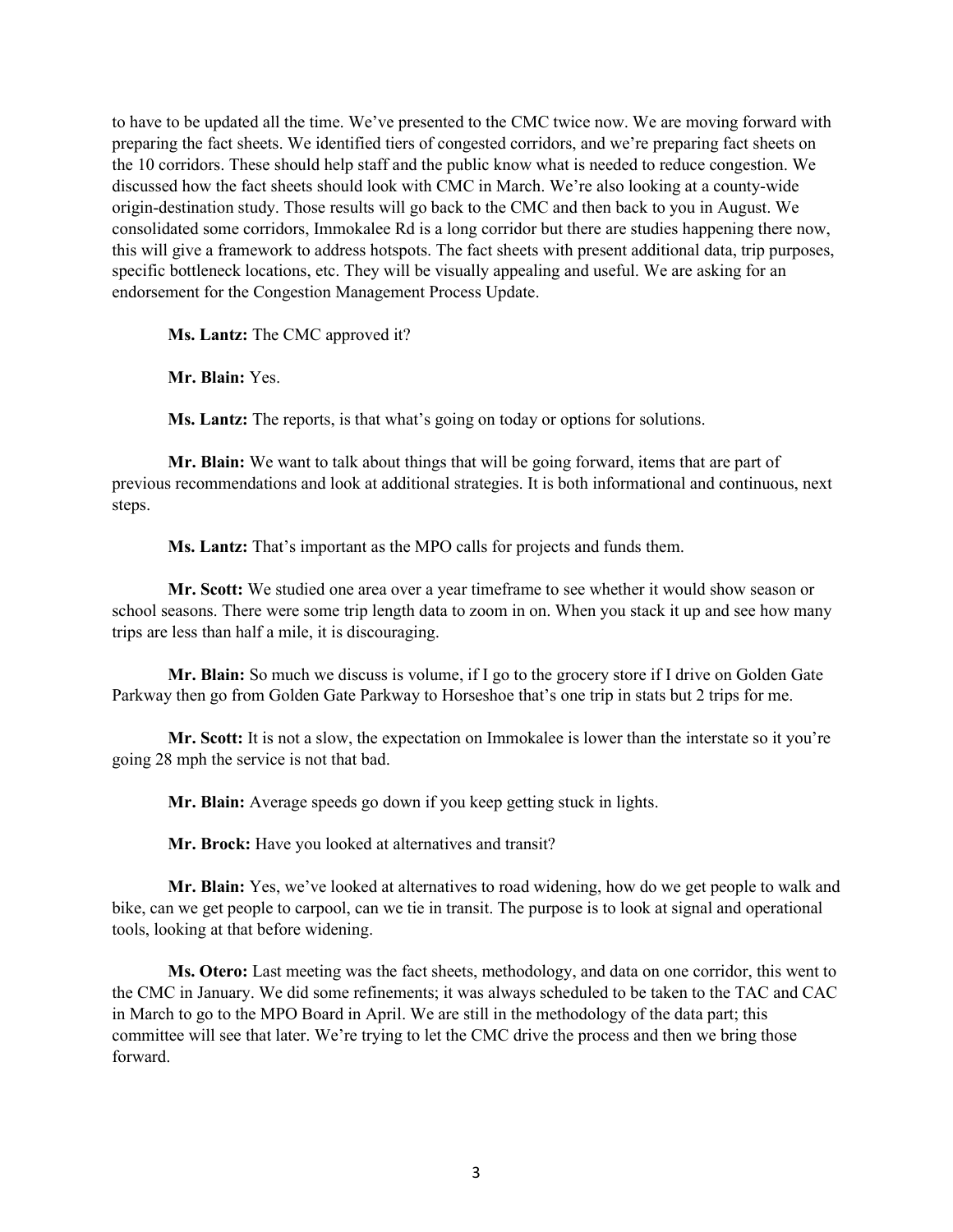*Mr. Brock moved to endorse Congestion Management Process (CMP) 2022 Update. Mr. Scott seconded. Carried unanimously.*

## **7.B. Review & Comment on the Draft FY 2023-27 Transportation Improvement Program (TIP) Narrative**

**Ms. McLaughlin:** We're bringing forward redline revisions to the narrative component. We have made the typical revisions - updating references to the calendar and fiscal years, reporting on performance measures (which is still underway), changes to criteria, inserting last year's priorities, and state/federal requirements. This year we also included moving the acronyms to the front of the document; added an executive summary that gives a good introduction to the maps; added description on the Bipartisan Infrastructure law, but that did not affect this year's funding. We reorganized funding summaries based on federal, state and local categories. Added descriptions of safety, planning and local funds. Deleted text on eligibility on Transportation Alternatives, and to jointly approving Lee and Collier SIS project priorities because we no longer do that, although we may want to continue at some point. We are still working on improving the formatting. We plan to bring the entire TIP for review by this committee in April. We're asking for comments so we can incorporate them into the final version going forward. This is just for review and comment, not endorsement.

**Ms. Bickett:** There's a photo right over the text on p109. I know you're fixing formatting but want to point it out.

**Ms. Arnold:** Questioned highlighted text showing 50/50 match for CIGP and TRIP funding.

**Ms. McLaughlin:** It's an indication that I need to confirm whether that is correct.

**Ms. Lantz:** Can be up to 50/50 but it could be 10%. Some cases we've gotten 50% for design.

**Ms. Bickett:** Page 87 of document, one question, 2020-21 for design and 2021-22 for construction, it was Mandarin, but the name was changed to Orchid. I think the funding was moved out last year, but I think it's for this year, the construction was bumped to 2027. There's a concern because we just found out the design was moved to this year, so this is not current.

**Ms. McLaughlin:** We need to discuss this later.

**Ms. Bickett:** Because we changed the name is there a way to show it, just so there is not confusion.

**Ms. McLaughlin:** I don't want to change the date from what your Capital Improvement Plan (CIP) is showing.

**Ms. Bickett:** This is this year's CIP, we're starting a new CIP. When we move forward, we will update that.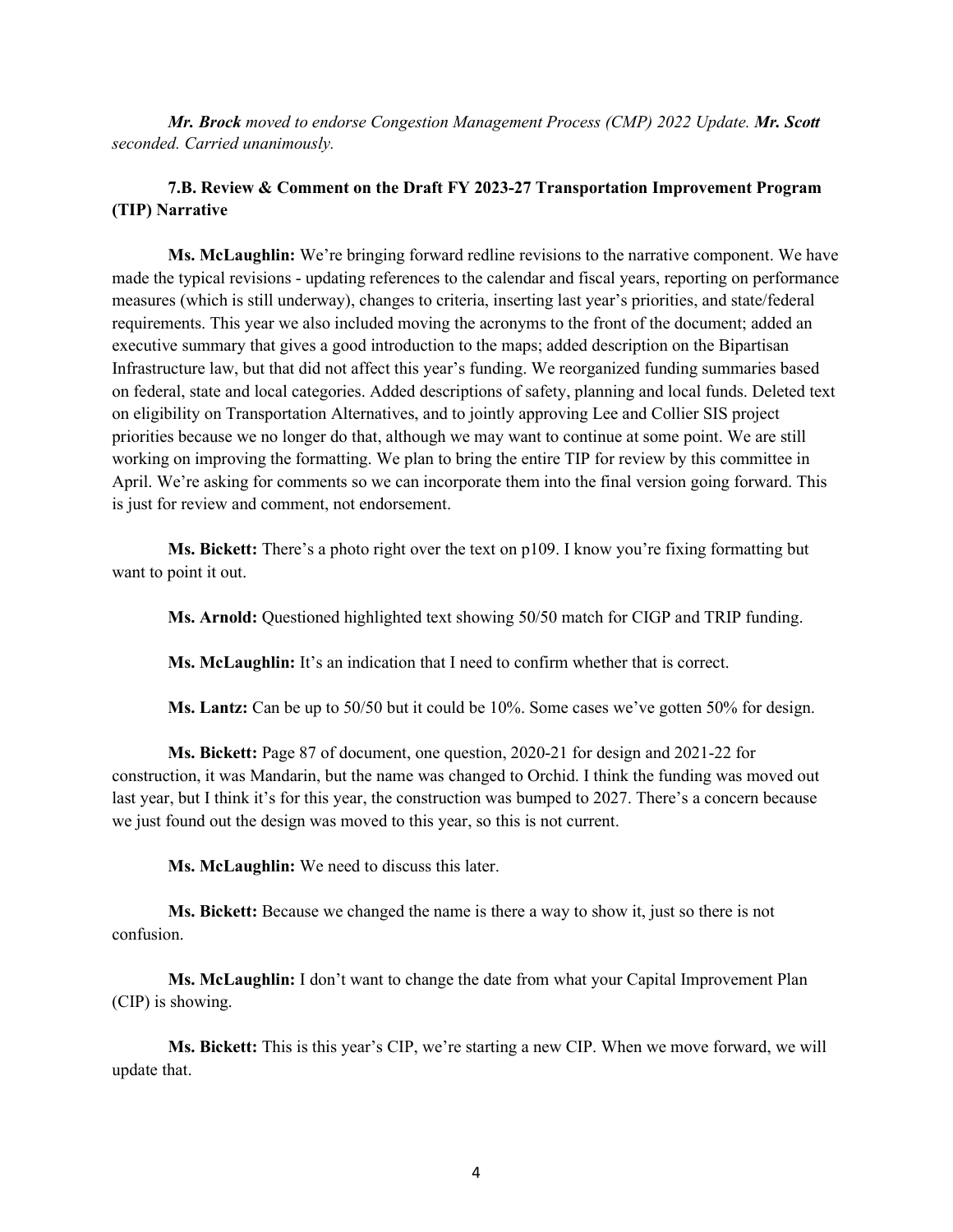**Ms. McLaughlin:** We will change the name, but we will leave the dates until you have that change in the CIP.

**Ms. Lantz:** When do you want comments?

**Ms. McLaughlin:** By April 8 on just the narrative, send directly to me.

#### **7.C. Endorse 2022 Transit Priorities**

**Ms. Otero:** These were submitted by PTNE. They are similar to the 2021 priorities. They include the Immokalee transfer station and the revised 2021 priority for the maintenance building. They fit within the 2045 Long Range Transportation Plan.

**Ms. Lantz:** What is MOD?

**Ms. Arnold:** Mobility on Demand.

**Mr. Scott:** Where are you looking for an autonomous circulator?

**Ms. Arnold:** One near City of Naples and one near Bayshore, possibly Marco as well.

**Mr. Brock:** How far out does this go?

**Ms. Arnold:** Long term wish list.

**Mr. Brock:** Will you have sometime that goes everywhere in the County?

**Ms. Arnold:** We have some things bringing people from Everglades City to the coast and then there's more options. Everglades City has been a tough sell. We've tried to initiate some smaller type of transportation or commuter services, even reaching out for paratransit. We will try to do those smaller projects before a larger one. Marco Island and Naples, all the municipalities are difficult. We tried to do a small pilot on-island circulator ono Marco Island, we got a lot of support initially, and then we went back before we implemented it and got a lot of pushback.

**Mr. Brock:** There's unincorporated Collier County, Chokoloskee, Planation, etc

**Ms. Arnold:** Makes sense to want to connect those areas.

**Ms. Peters:** The Mobility on Demand it goes all the way out there?

**Ms. Arnold:** No, there are specific areas - Golden Gate Estates, North Naples, Immokalee, but not Everglades City.

**Ms. Peters:** What's a support vehicle?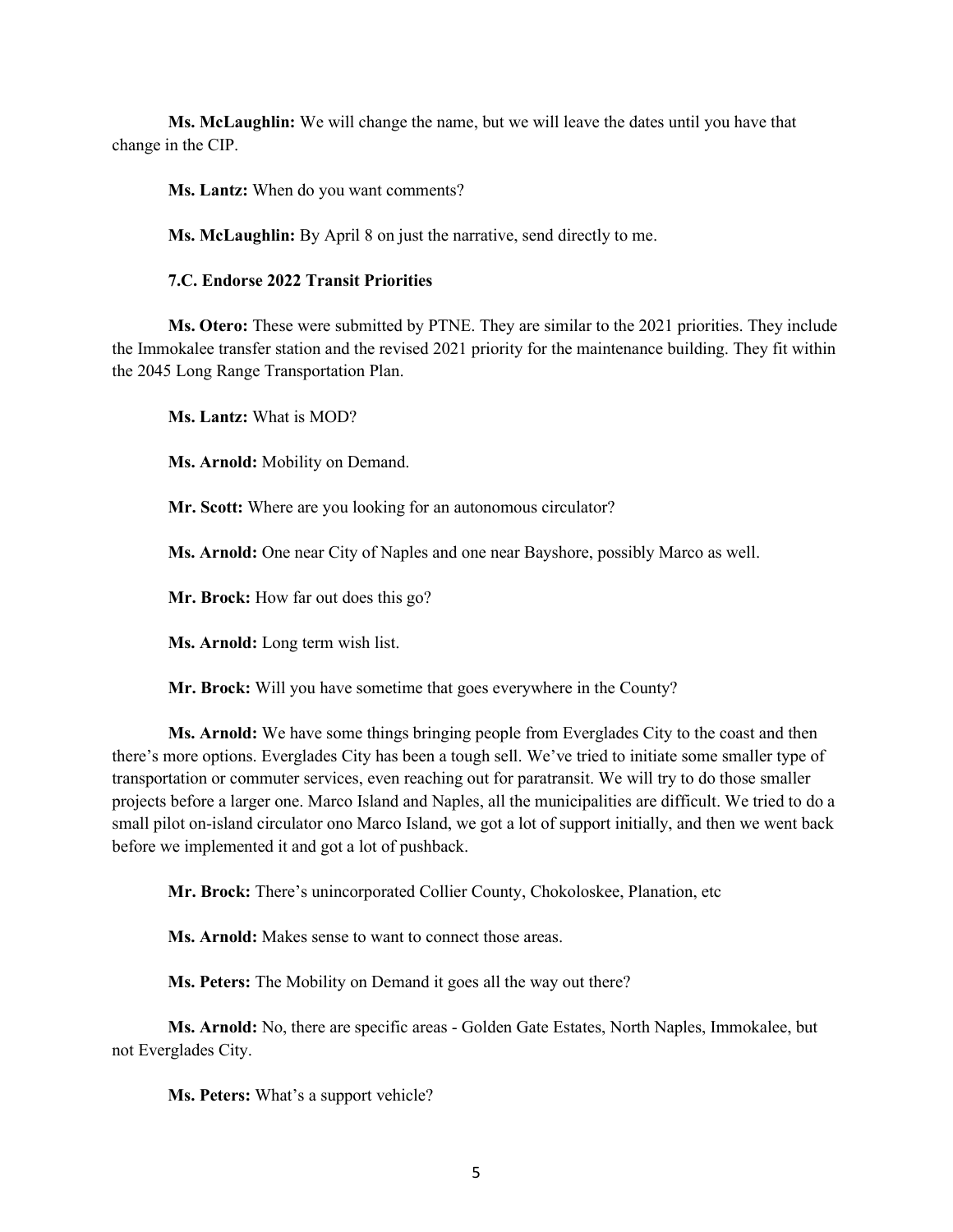**Ms. Arnold:** Ones that help with maintenance or for supervisors to drive around or when we have to change out buses, that sort of thing.

**Ms. Peters:** When looking to program off this list, number 1 is number 1 priority, if we can program something lower?

**Ms. Arnold:** We'll take any funding you want to give.

*Mr. Scott moved to endorse 2022 Transit Priorities. Ms. Bickett seconded. Passed unanimously.*

#### **7.D. Endorse 2022 Bike-Ped Project Priorities**

**Ms. McLaughlin:** Asking you to endorse the priorities. The BPAC endorsed the list in January. Projects are consistence with the LRTP and Bike-Ped Master Plan. Total cost for all is \$7.4 million. We encouraged the sponsors to present so you can ask questions.

**Mr. Tisch:** [Presented PowerPoint.](https://www.colliermpo.org/wp-content/uploads/2022/03/MPO-BPAC-FDOT-Bike-Ped-FY27-Project-Presentation-Recommendations.pdf) We put together a project for each Commissioner District. District 1 is the Naples Manor area. We've identified two streets - Confederate Drive and McCarthy Street. These add to the existing sidewalk network in Naples Manor, address safety needs. Each project in every district was chosen because it's located within environmental justice communities, these projects address safety, provide connectivity, and are close to schools and parks. In District 2, in the Naples Park area, a sidewalk is proposed on 111th Street. In Naples Park, Collier County Utilities is replacing water and sewer lines and leaving a 5'-wide flat surface for sidewalks, which saves money. Additionally, sidewalks are proposed on 106<sup>th</sup>, 108<sup>th</sup>, and 109<sup>th</sup>. We've done a number of these in the past to fill in sidewalks in this community. There were several pedestrian and cyclist crashes in the area. The last project is on Vanderbilt Beach Road; there are existing facilities, but because this area has a high utilization volume, we're looking to expand the 6-foot sidewalk to a 10-foot multiuse pathway. In District 3 we used the [Golden Gate] Community Walkability Study done there; sidewalks are proposed on 23rd Street and 45<sup>th</sup> Street to connect to existing sidewalks. They are in-fill projects to expand the network for the residents, there are also parks and schools nearby. For District 4, we worked with the Bayshore Community Redevelopment Agency (CRA) to see what they needed most [based on their master plan]. The projects provide infill for existing sidewalks and greater walking opportunities. In District 5 we worked with the Immokalee CRA to identify locations; there is high utilization of people walking but there are not sidewalks. There is a great need here.

**Ms. Arnold:** Are you doing those on both sides?

**Mr. Tisch:** Just one side.

**Mr. Scott:** This is for design and construction?

**Mr. Tisch:** Yes, design and construction.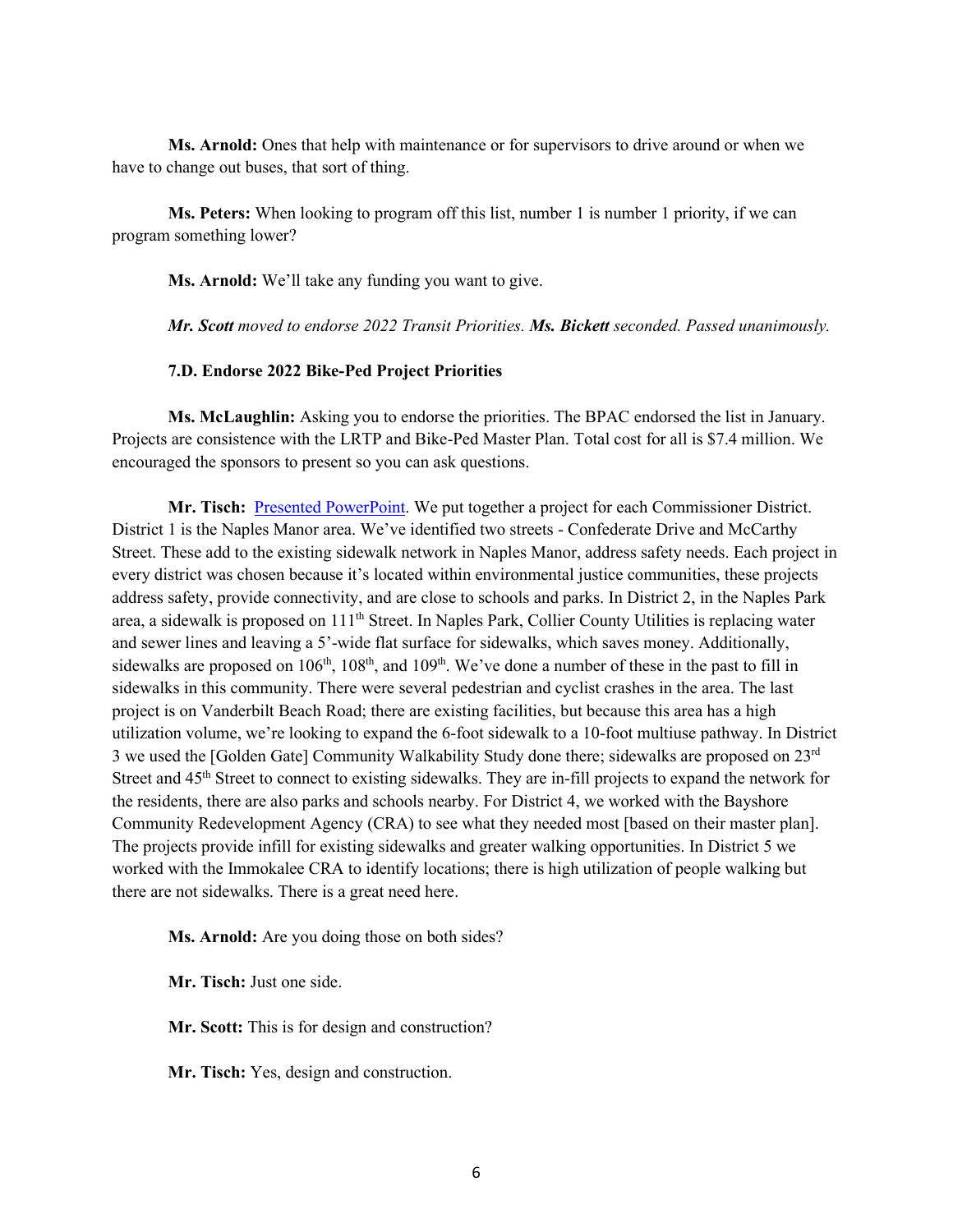**Mr. Scott:** Number 11 is a high cost, is that an overpass?

**Ms. McLaughlin:** Referring to bike/ped crossing at Golden Gate Parkway and Gordon River Greenway/Freedom Park. This is just for a PD&E study; we want to look at both at-grade and overpass.

**Mr. Scott:** Does FDOT not have an issue with agencies doing this?

**McLaughlin:** We haven't gotten that far, we did ask FDOT if they could lead it since the MPO does not have the ability to do it [as a LAP project.] When this was rated and ranked it came in dead last. It could be a lot of money for a crossing that isn't heavily used. It is a County road, so we would need to work with them.

**Mr. Scott:** We've been asking about the Grant Application Process (GAP) program? But FDOT said an agency has to submit.

**Ms. McLaughlin:** We said we wouldn't enter any projects into GAP until the Board endorses the priority list.

**Ms. Lantz:** Isn't Lee MPO Local Agency Program (LAP) certified?

**Mr. Scott:** We were for some things but are not anymore because of the new systems.

**Ms. Peters:** I am hoping next year they go more smoothly. I know it's not new but there were a lot of questions and we pushed for answers. We have to go through this new system a couple years to get the kinks out to give answers.

**Ms. McLaughlin:** Speaking on behalf of Marco Island; they are fulfilling their last project in their bike-ped master plan.

**Mr. Brock:** Speaking for Everglades City project: It is tying into the city's Bike/Ped Master Plan. Phase 1 is completed, and we would love to see resurfacing and considering bike lanes. This corridor is perfect for the millions of visitors and using Complete Streets going straight from Everglades City and Everglades State Park. We're bringing Camelia Street to the Post Office and School; we're proposing bike lanes and sidewalks. Datura is another one we want to widen the left side and, on the right, we're restriping the existing asphalt for bike lanes and adding sidewalks.

**Ms. Lantz:** They all touch the school?

**Mr. Brock:** Camelia and Datura both touch the school.

**Ms. Lantz:** Asking because Safe Routes to school is always looking for ones that touch the school, that would be an opportunity to consider.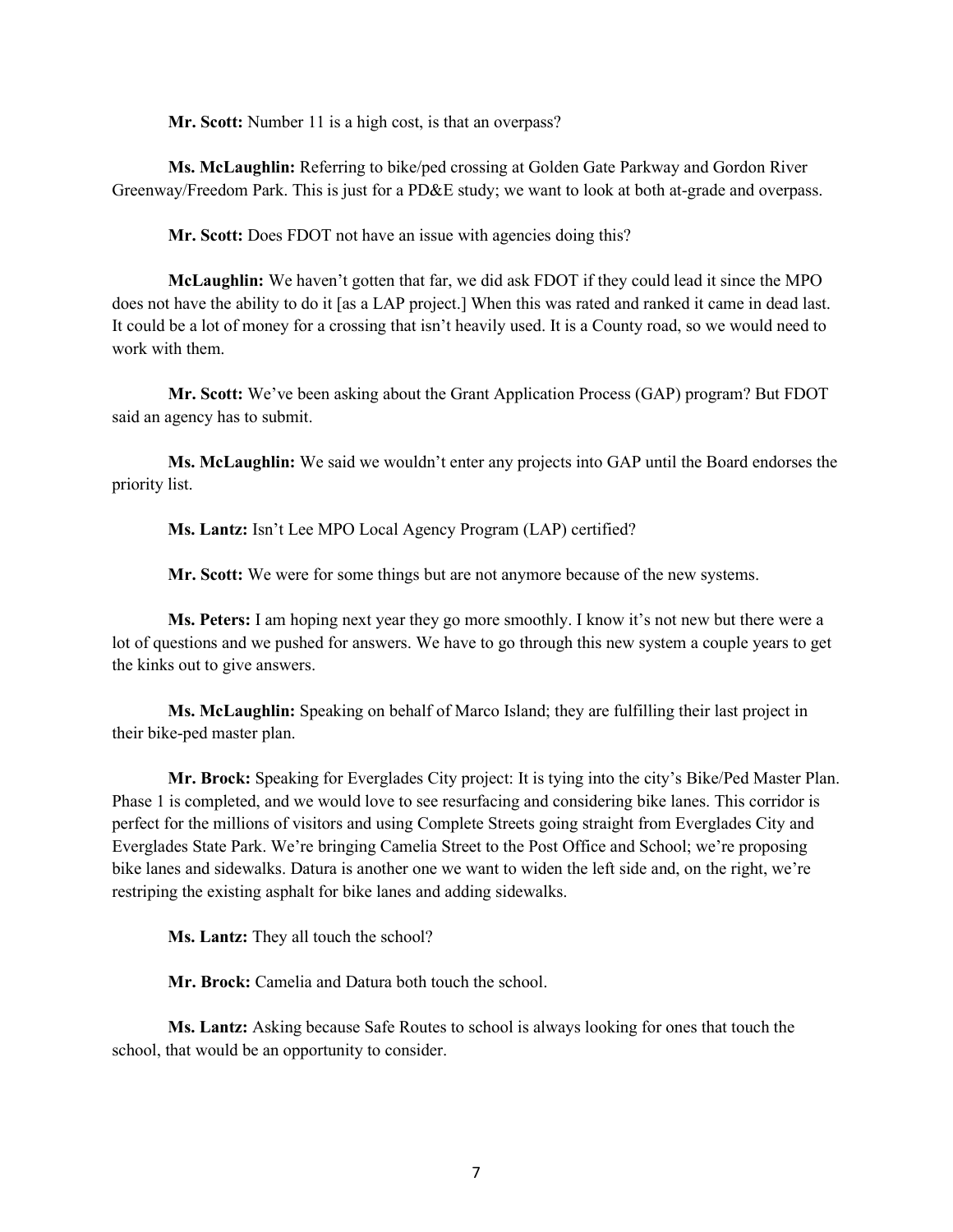**Mr. Brock:** There is a gap coming over the bridge to Everglades City. This sidewalk connects it. It is Phase 4 a continuation. We would love to see County Road 29 all the way to the park. There's discussion between our Mayor and Collier County. We have a 4-lane roadway, and we could make that a Complete Street. Phase 4 is simply tying in the northern section and business district, the City recently resurfaced roads and filled potholes.

**Ms. Bickett:** Naples did not apply; we're working on our new Master Plan.

**Ms. McLaughlin:** [Addressing the rating and ranking] We adopt the locality's plan and enfold it into our Bike-Ped Master Plan, so all of the projects are eligible; projects can earn extra points for addressing safety, connectivity, and environmental justice. The project in Marco Island does affect a small environmental justice community with housing for service workers.

**Ms. Lantz:** My understanding is FDOT is still reviewing them?

**Ms. Peters:** FDOT staff has begun looking. They give the municipalities more of a suggestion on costs, they don't like to say it exactly. It gets a little tight as we do the programing but the 4P Group does a lot of work.

**Ms. McLaughlin:** FDOT does a constructability review and improves on cost estimates and timing considerations. For instance, it may be better to tie a project in with a drainage or utility project. We usually don't get the review back until after the Board approves the priorities, but I come back to the Board and BPAC to update them on the costs and which projects have been programmed. The BPAC spent a lot of time reviewing this rating and ranking and gave it a lot of consideration.

**Mr. Brock:** Is the County looking at the southern side of Marco, CR 92?

**Ms. McLaughlin:** There's a study for that in our TIP. FDOT is doing a feasibility study to see if it can be a shared use path or if it needs to be a wide shoulder. We are allowed to submit one project per year as an MPO. The idea was to pick up projects that might otherwise fall through the cracks.

*Mr. Brock moved to endorse 2022 Bike-Ped Project Priorities. Ms. Bickett seconded. Passed unanimously.*

#### **7.E. Endorse Amendment #5 to FY2022-2026 TIP and Authorizing Resolution**

**Ms. McLaughlin:** We are requesting review and endorsement. FDOT made the request that the MPO amend the TIP to remove the 16<sup>th</sup> Street Bridge which is currently programmed for construction in 2022. This project got delayed so it cannot be constructed in 2022. At some point FDOT revised a policy allowing local entities to do design/build projects, which in turn triggered a need to redo the environmental analysis and acquire additional ROW. So the project had to change to a traditional design/bid/build project. Collier County has funded the design with local funds and Secretary Nandam has sent an email assuring that FDOT will continue to participate in funding targeting FY 2024 with SU funds.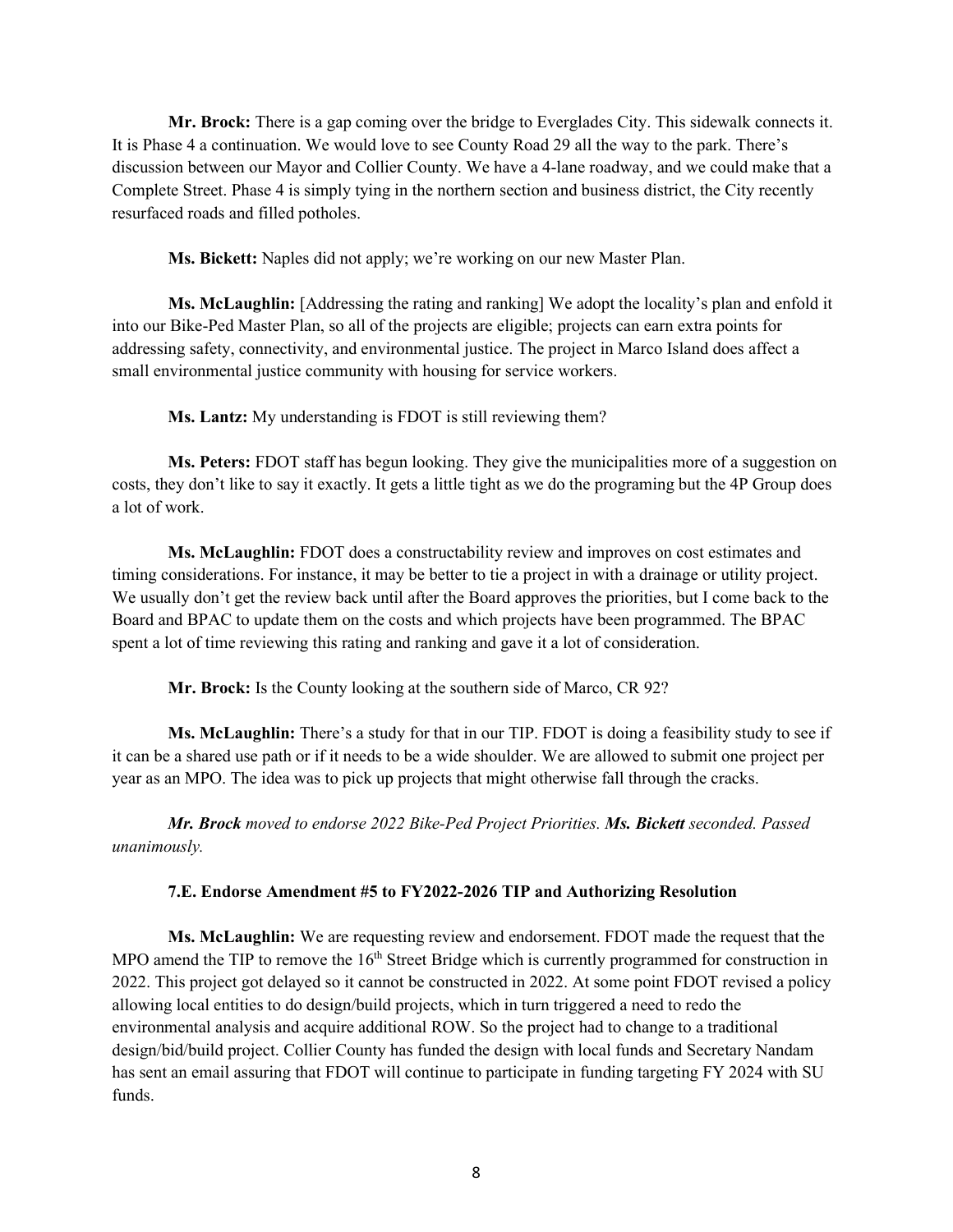**Mr. Scott:** Is that going to change? If you're LAP certified, you can't do a design/build?

**Ms. Peters:** I have heard FDOT say that for LAP projects you can't do design/build anymore, and I thought this was grandfathered in. In recent discussions with FDOT staff, was told you can do design/build with LAP. Not sure if it has to do with federal funding; don't know if the change to design/ bid/build is tied to FDOT or not.

**Mr. Scott:** We're going to be at a big disadvantage [under the new transportation appropriations bill] compared to other states with these rules.

**Mr. Brock:** You just need to have all your ROW purchased before you start.

**Ms. Lantz:** This went through a PD&E with the MPO.

**Ms. Peters:** When I programed this project I programed it to Randall, that's not part of the Federal eligible system, that stops at  $12<sup>th</sup>$  street; the County will do  $12<sup>th</sup>$  Street to Randall and that's where they need ROW. None of the rest of it requires ROW.

**Mr. Scott:** You don't need ROW for some bridges and sidewalks, it looks like resurfacing, but you can throw in drainage and other things as a design/build but if you have to do a LAP it hurts us. We don't have designs on the shelf that meet all federal regulations.

**Ms. Peters:** Melissa Slater and engineer are coming to meet with the MPO. She's the head of the work program.

**Ms. McLaughlin:** This history is tortured.

**Mr. Scott:** This goes back even further to years ago, about I-75 and Everglades and they were told you can't do that [proposed interchange] you need to improve your local system and that's lost on FDOT. We did what they said to do and now they're changing.

**Mr. Brock:** Will the project still be able to utilize that funding?

**Ms. Peters:** Some of that funding is AC; Work program tries to meet the AC targets each year; the AC won't move forward; the other funding should move forward. The last quarter of 2024 they will try to line it up to it can be identified in 2024. AC funding that has targets that have to be met that year will have to be moved somewhere else. I will be reaching out that a project came with a bigger bid and that money will roll usually, it's not ideal; but it does happen.

*Mr. Brock moved to endorse Amendment #5 to FY2022-2026 TIP and Authorizing Resolution. Ms. Arnold seconded. Passed unanimously.*

## **8. Reports and Presentation (May require Committee Action)**